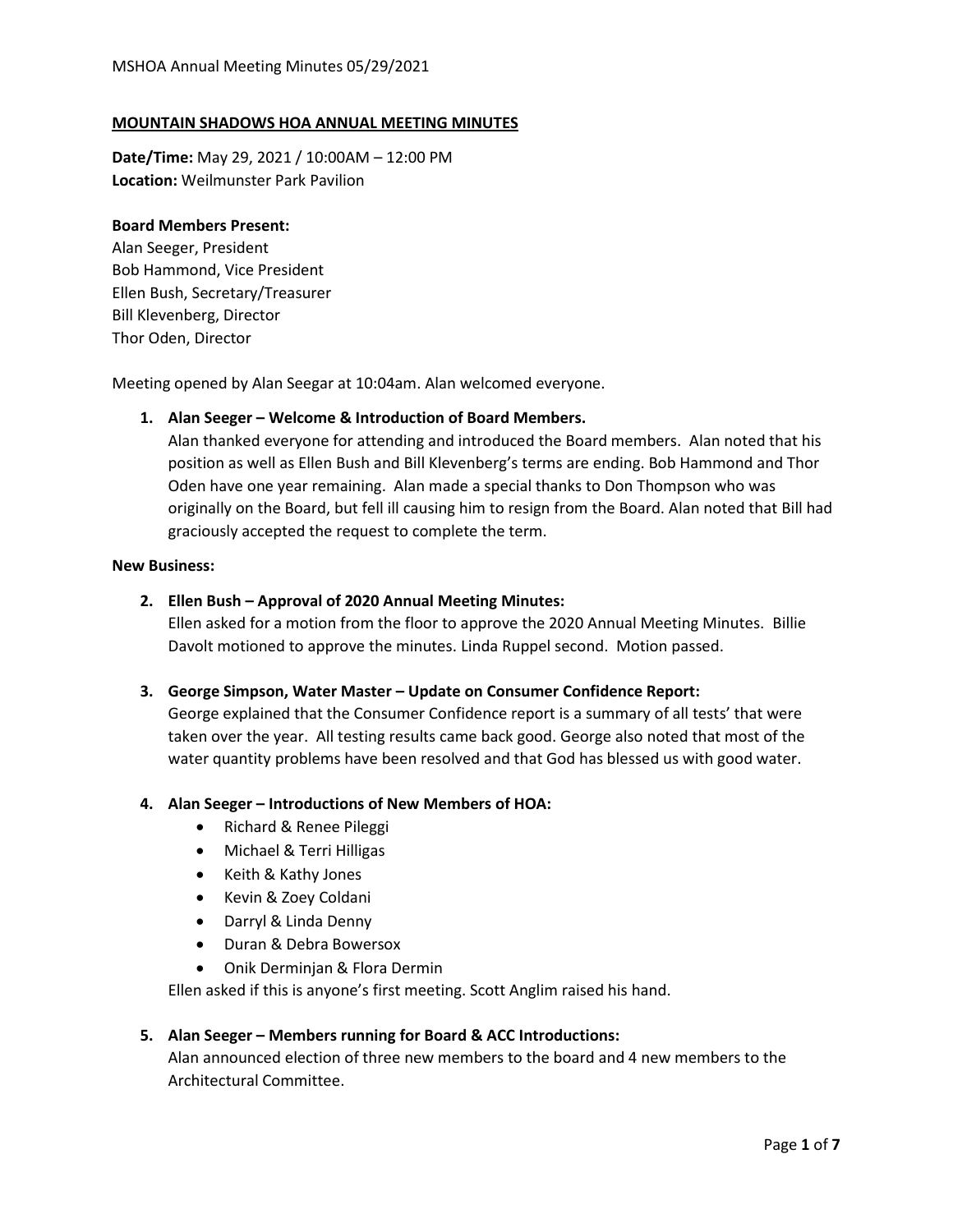Alan announced the candidates for the Board: Bill Klevenberg, Scott Anglim, Tony Rangus and Belinda Pond. Belinda was unable to make the meeting due to a previous engagement, but her husband Ralph is here to stand in.

Alan then announced the candidates for the ACC Committee: Dale Bentley, Linda Ruppel, Les Casey, Ralph Van Paepeghem and Bob Seal.

Alan thanked the candidates for their willingness to serve. He urged everyone, if they have the time and care about the place they live, to think about volunteering or running for the board next year; as it is getting "really valuable" to live in Mountain Shadows.

# **6. Ellen Bush – Financial Report 2020-2021 and Budget 2021-2022:**

Ellen noted the reports to be considered: Financial Report, Balance Sheet Allocation, MSHOA Job Status Report, Budget Review (tiny print).

Ellen noted Income, (top section) the green stripe is the Operations income and the orange stripe is the total of Operations. Going down the sheet there is a green stripe for Road Maintenance and Water System. This shows how we allocate the funds. Total income for the past year included HOA dues, offsite water users and transfer fees. The second half shows expenses with the same three categories: Operations, Road Maintenance and Water System. Ellen noted that the expenses is a larger number than the income, and referenced back to the Road expenses. We had carry-over Road expenses from last year.

- Bob Seal asked about a line item on the report titled Workers Comp Expense. Why does the association have employees? Cherry explained it is insurance we are required to have. Bill added that it is insurance for the HOA to hire contractors.
- Bob Seal asked about the Well Swabbing job; why does it show closed and why has it not been paid? Ellen responded that we have not received an invoice and the next sheet will cover the first part of the question.

The Balance/Allocation report shows another way that we track income and expenses. The top section shows all assets. The bottom section shows the allocation of these assets between Operations, Road Maintenance and the Water System. Does anyone have any questions? There were no questions.

The Job Status report shows how we track ongoing maintenance or emergency jobs and the progress of each project. We have provided a sheet on the sign in table if you want to look at the specific detailed expense of each job.

- On this sheet we go back to Bob Seal's question on Swabbing about why this shows complete. The issue has not been resolved the pump is still vibrating. Bob Hammond explains the findings are that vibrating is caused by a spring that is hitting and this is a very common and normal issue, no further action is needed.
- A question was asked, "what is swabbing". Bob Hammond explained it is basically like a giant bottle brush that goes down and cleans the well.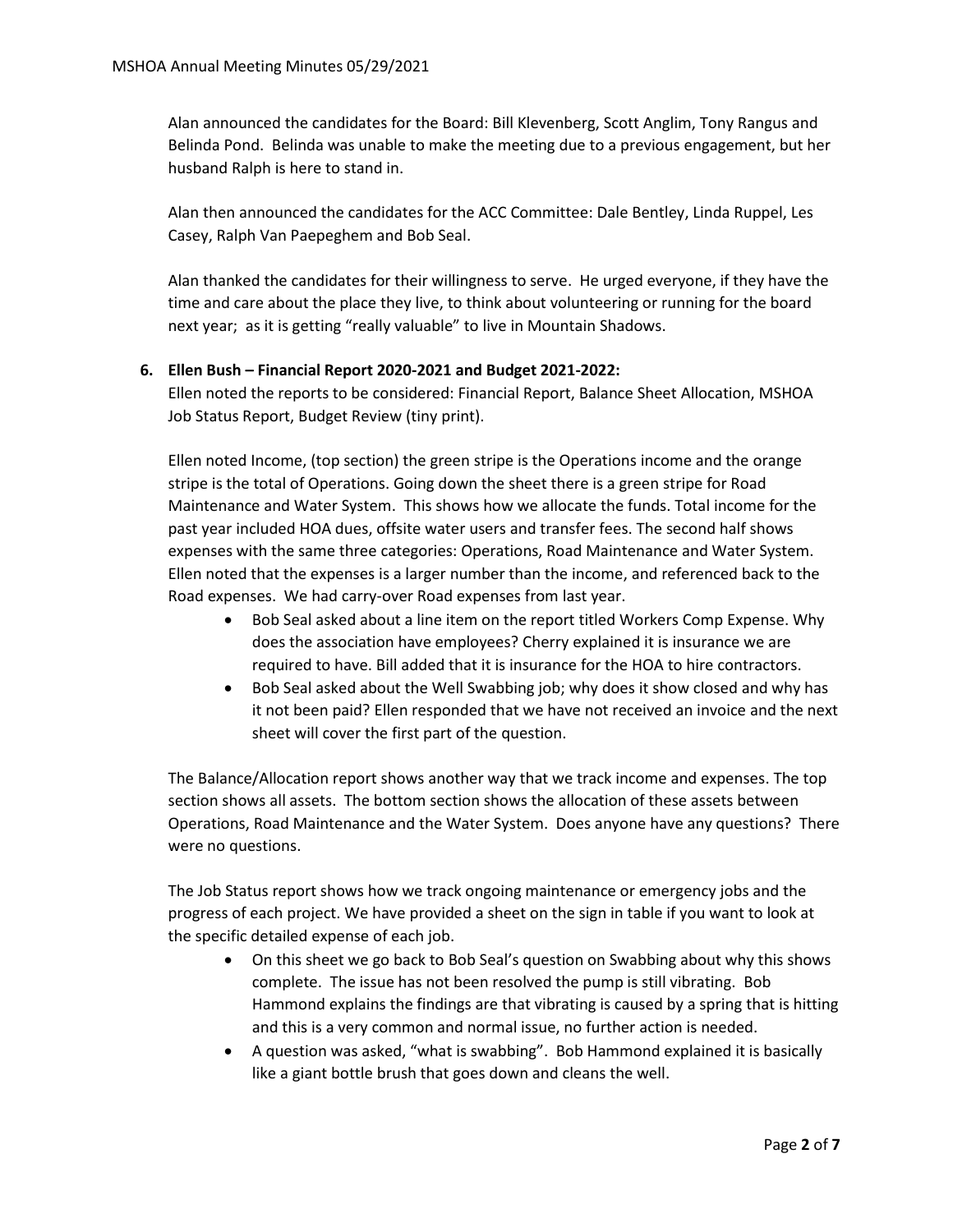- Bob Seal continues that the issue is that this is the lowest capacity well. Bob Hammond responded that the output is well within the limits and the EPA is something that will need to be continually monitored.
- 7. **Bill Klevenberg – Financing Options for Special Assessments & Road Repair Options and Bids:**

Ellen turned over the remaining financial portion to Bill. Bill began with the Budget Review Sheet, bringing attention that the Association has been running at a deficit for the last several years and we need to have a plan to remedy that. The Board formed a Financial Health Advisory Committee. Participants: Ellen Bush, Cherry VanCour, Billie Davolt, Bob Hammond, Alan Seeger, Scott Anglim, Toni MacGregor, Chris Clark, Bob Baker and Bill Klevenberg.

The Committee analyzed 4 years of finances from 2017 to current. Based on the forecasting the dues are adequate for day-to-day operations. The committee discussed how to handle expenses for major projects such as road repair. Bill contacted several lending institutions, including his Banker. This lending institution has a dedicated division for HOA lending. Information was obtained about what a lender considers a healthy HOA, in-order to fund larger projects. They require 50% to 100% of annual dues in reserve and the Association is currently running at about 150-175%. In addition, a vote from the community in favor of the project as well as an executed contract, from the contractor, completing the work. The Board needs the community to review the findings for road work and vote on this matter in-order for the Board to act on repairs in a timely manner.

- Keith Jones asked why are dues expected to decline?
	- o Cherry addressed previous years shows many transfer fees due to much turnover in property. Each time there's a sale/purchase, the Association receives \$250 in a Transfer Fee. It's hard to forecast the number of sale/purchases and so the forecast is lower than previous years.
- Keith Fletcher asked what is the Collateral? Will the bank apply a  $2^{nd}$  lien on individual homeowners?
	- $\circ$  Bill addressed the collateral is the HOA's dues and assets. There are no 2<sup>nd</sup> liens. If a homeowner becomes delinquent it is the responsibility of the HOA to place a lien on that specific member to recover any money owed to the HOA. The lending institution will not place a lien on individuals. The lending agreement is between the HOA and the Bank.
- Ralph Pond asked is this just for unanticipated problems?
	- o Bill stated is for special projects only, like the road project. Again, we have very specific steps that are required to be followed to meet the banks requirements.
- Ralph Pond asked why not just do this as a special assessment and pay up front one time vs. financing?
	- o Bill explained that he, Thor Oden and Ralph VanPaepeghem have talked to various asphalt contractors looking for recommendations on the best solution to repair/fix the roads in Mountain Shadows. All contractors had the same sentiment that chip sealing is a band-aid fix and is costly for something that would not last. The recurring recommendation is to do necessary repairs then do 2 inches of asphalt and seal. The financing option provides the \$700,003 needed to repair the roads.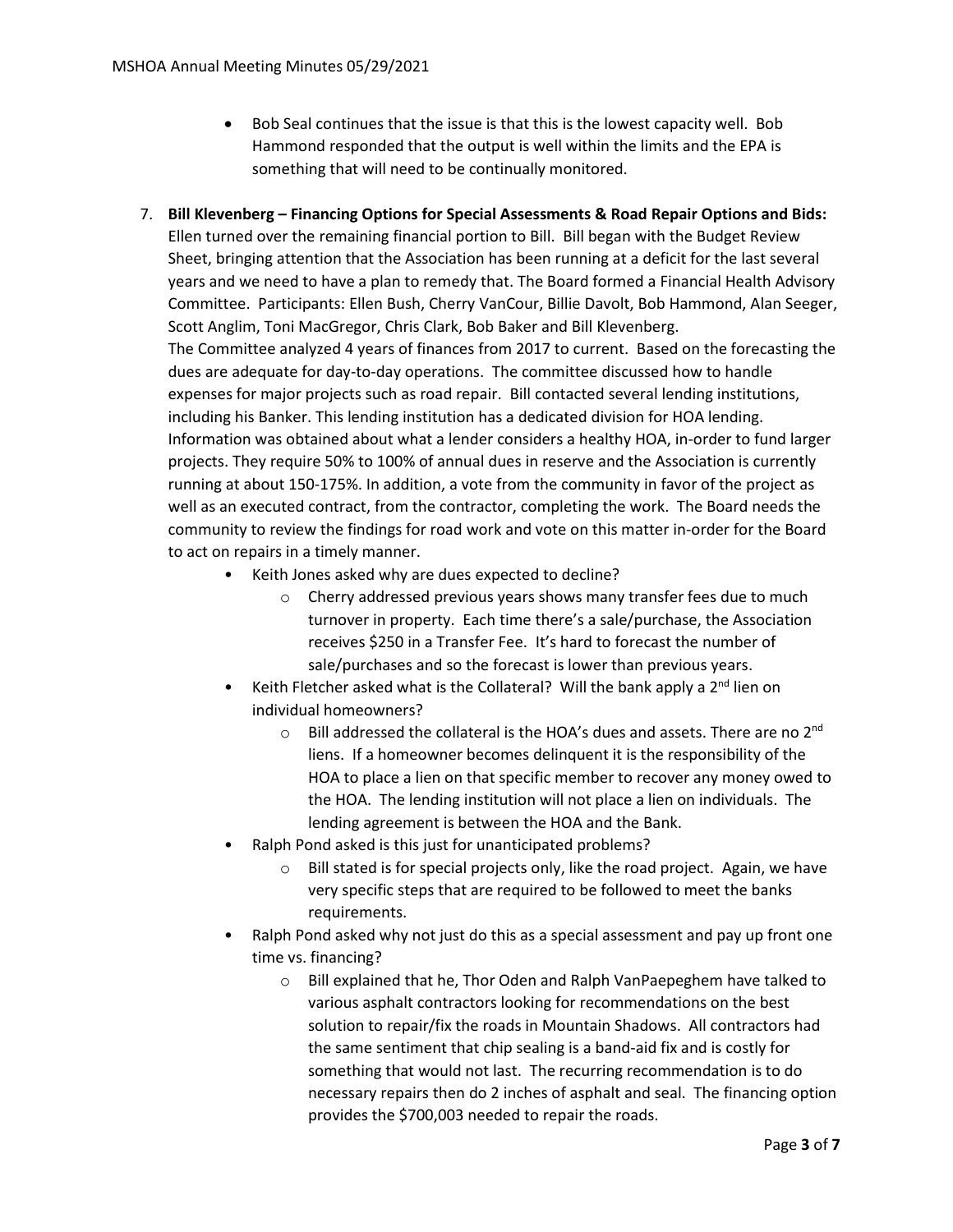- Tony Rangus asked, "you want to spend a million dollars on the road? Why wouldn't we spend that on the water system – that is what we need to worry about."
	- o Bill addressed not a million, \$703,000, the finance committee needed to figure out how to pay for a road that is deteriorating. If the Association does nothing, in a few years the road will crumble into dirt; thus, losing one of the major added value benefits of living in Mountain Shadows.
- Cindy Thompson asked we just fixed the road last year for about \$25k worth, when are you thinking we would have this done and why is it needed already?
	- o Bill addressed the repairs were done in last year. Going forward we need to decide if we are going to deal with a never-ending patchwork or get the road back to a new condition.
	- o Thor Oden addressed the patching that was done last year for \$25k was necessary and had we waited it would have increased to \$50k to do the same work this year.
	- o Cherry VanCour stated, "something I have noticed while walking, is there are large spider cracks in the road especially around the road repair patches. These sections continue to break out, causing more repairs to be needed. If we continue to patch, it is going to be the same every year. This is something we all need to think about as the board moves forward."
	- $\circ$  Ralph VanPaegehem stated we have an asphalt person here that lives in our neighborhood. Why don't we get his opinion? (Ralph introduces Dave Butzier)
	- o Dave Butzier, a Civil Engineer with Ada County Highway Department, expressed his agreement with the other contractors that we need to do 2 inches of Asphalt and seal the road or we are going to end up with a gravel road. We chip sealed the road about 6 years ago and that is all the longer that should last.
- Stacy Perryman asked how much more would it cost to do the cul-de-sacs? I assume they were taken out due to cost.
	- o Bill stated ultimately yes, that is the reason the cul-de-sacs were taken out. The price is \$1.60 per square foot to add the cul-de-sacs.
- Tony Rangus asked how are you going to repair the base?
	- o Bill addressed the bids the contractors provided have outlined a scope of work including repairs.

Alan stated that we could have an all-day meeting on this issue because it is that important. We do not have time for that today, we have until noon. Bill came here today to tell you there are two things that can cause a special assessment in this neighborhood, the water and the road. These are the two most important things to protect, we talked about raising the HOA dues but can only do that to a certain extent. The next best thing is to take advantage of what is going on, cheap money. We are 5 people representing all of you; this is not a decision meeting. We are telling you our findings regarding the roads and water system. Rather than go on and on, hold those thoughts and we can have a dedicated meeting specifically pertaining to the roads. I ask for your patience.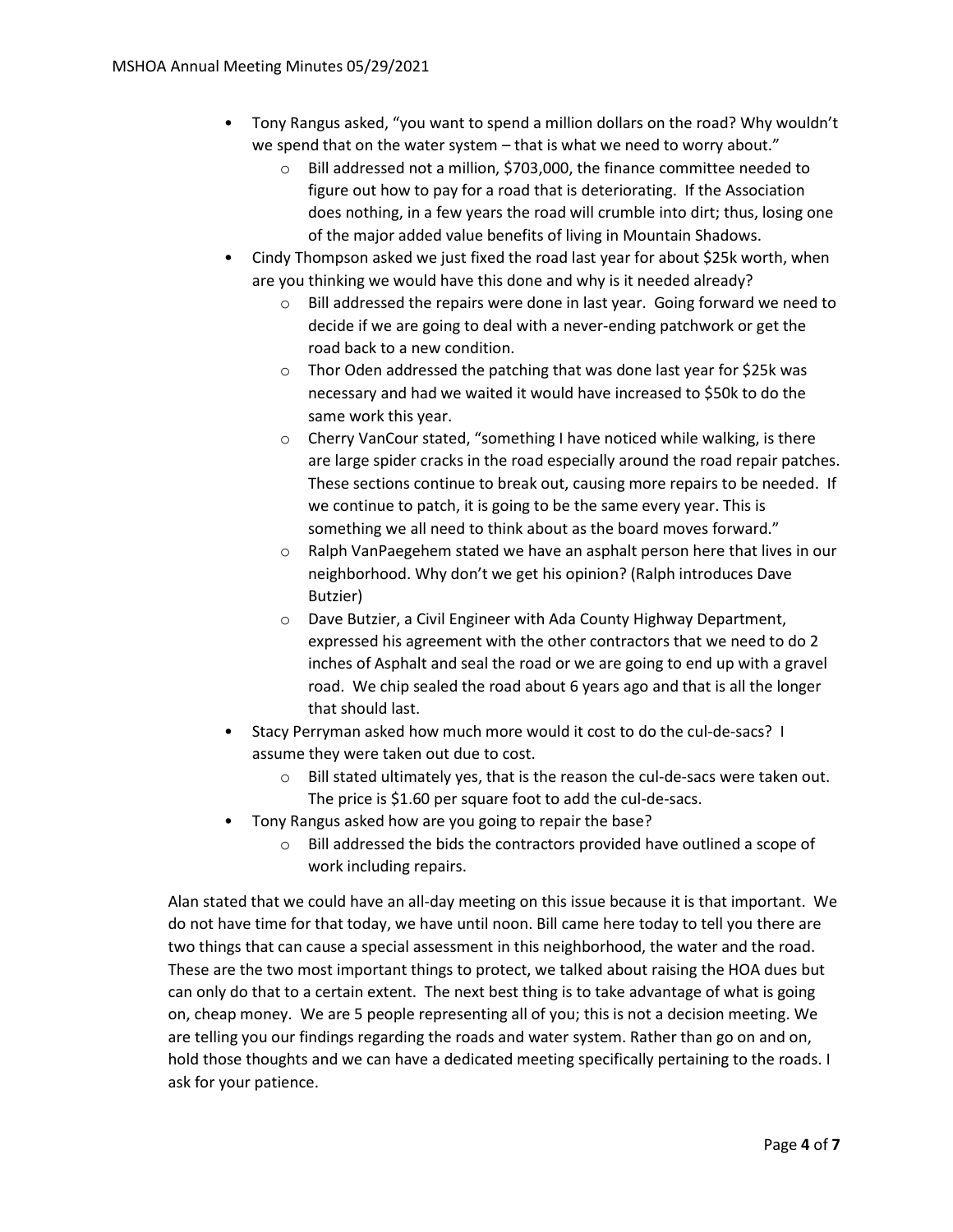- Billie Davolt stated if you live in phase 3 you know that it has not been a major issue. But with more moving in and more construction and heavy equipment, the road is starting to crumble.
- Cindy Thompson asked when will the road be done?
	- o Bill The money is cheap right now, this is a month-long project 15 to 20 business days. What we have to decide is do we do this, this year or wait until next year. The cost is going to go up. It will be more expensive next year and interest rates will have increased.
- Keith Fletcher asked when will the meeting be?
	- o Bill "June is my preference."

# 8. **Alan Seeger – Election of Officers and Architectural Committee – 11:01**

Alan called for elections, noting the help of "counters" Bev Hammond, Jamie Seegar and Cindy Thompson.

- Cherry VanCour stated I know, based on what I do, there is one member not in good standing with the association. My understanding is that the board is allowing this member to vote. Is this true and if so, why?
	- $\circ$  Alan repeated the question and reminds everyone "the board, by the by laws, is designed to speak for the community for things that come up. The board is aware of this member's standing and have talked about it at length and studied all the things that have caused this situation. The Board met and voted in favor of allowing this vote to count because of ongoing negotiations that we feel will yield a far greater benefit to the community vs. stirring the pot with this member.
- Stacy Perryman asked does the board have a right to vote to not follow the guidelines?
	- o Alan stated we do not believe we are going against the guidelines.
- Cherry VanCour read Article 4.2(a) of the CC&Rs.
	- $\circ$  Alan stated we believe this member can make just as good of a case that he is in good standing. It was a call, the board has voted and the decision stands.

Ellen certified quorum is met with 38 ballots as of last count. Voting took place. Ballots were collected.

# 9. **Bob Hammond – Report on Water System Advisory Committee & Thank You volunteers:**

Essentially what this committee is responsible for doing is managing a small water company that serves 91 people. This includes how and manage maintenance and parts and labor. Thank you to those on the Water System Advisory Committee: Ralph VanPaepeghem, Ray VanCour, Bob Seal, Joe Hofstra, Darryl Denny, Bob Baker, Thor Oden, and Don Thompson.

There are a number of folks that get dirty aiding in fixing the pumps and maintain the wells. A week and a half ago, several homes had varying levels of pressure. Ralph V. checked the issue out and discovered there was a bladder problem. He made some phone calls and found a replacement in Emmet. The labor for the company to install was \$950. Instead of paying that, Ralph drove to Emmett picked up the part and along with Ray Vancour installed the new part.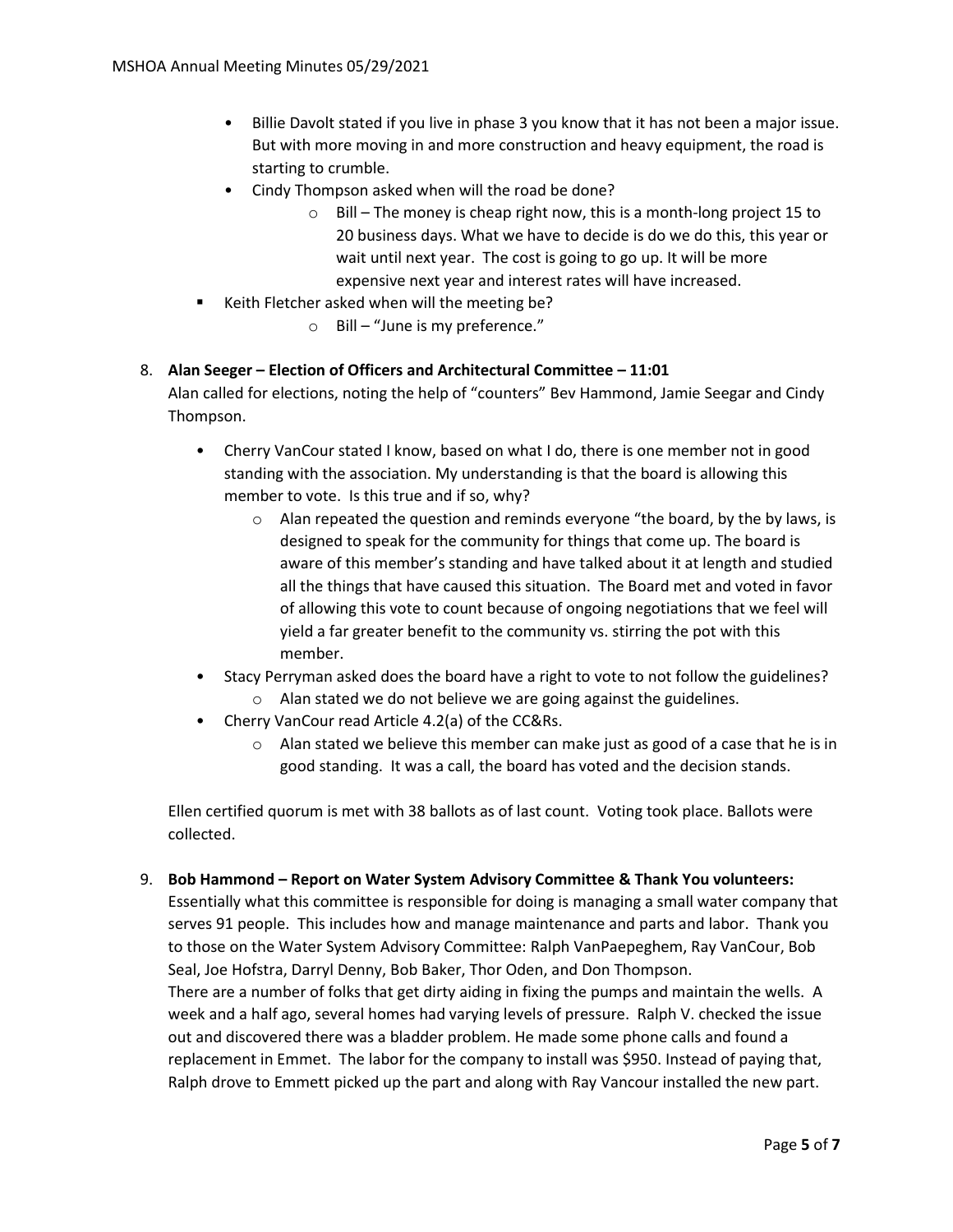### 10. **Bob Hammond – Update on Phase 4:**

The Catholic Diocese owns 176 acres that was going to be phase 4 and the 5-acre lot that our wells are located on. We met with Peter Christiansen and laid out our concerns to the Bishop. The Bishop in turn asked us and Larry Hellhake to sit down and resolve the differences so we can go forward. Thor and I sat with Larry going over the community concerns. Larry then presented this to the Bishop and all that was received back was an email from the Bishops office stating that they have many projects in the works right know and don't know when or where this project falls in priority for them.

- Bob Seal said you mentioned we have an easement, can we drill a new well if needed?
	- o Bob H. stated no, the easement is specific to the wells.
- Ralph Pond asked with the Diocese owning the property, can they drill a new well and somehow get water to their property?
	- o Bob H. stated yes, but they have no way of getting the water to Phase 4. No official steps have been taken.
- Keith Fletcher asked if this develops, have we considered getting the land that our wells are on?
	- o Bob H. stated it is a possibility.

Stacy Perryman stated that a previous board had the option to buy the land that the wells are on and decided against it, the Board felt it was too much and didn't want to pay the \$438 in annual property tax.

- Linda Ruppel asked are we obligated by what we have negotiated thus far to work with new owners of phase 4 should they decide to sell the land?
	- o Bob H. stated it is a good idea to work with neighbors and be friendly and we are only obligated by what is in writing.

# 11. **Bob Hammond – Potential CCR revision:**

Bob gave an update regarding lot 1 of Mountain Shadows. Bob noted currently there is no residential only zoning in Boise County. Our CCR's do state that we are only a residential community there is an exception in that Dr. Mike is in our neighborhood. He is willing to allow us to change the CCR's to remove lot 1 from Mountain Shadows and amend the CCR's to reflect that lot 2 through 87 is residential only. We will be asking for a vote on this and will make Dr. Mike/Lot 1 just a water customer. This is a preemptive strike to avoid any future issues.

# 12. **Alan Seeger – Report on Architectural Control Committee:**

Alan noted that in addition to the water system and the roads, the other important issue is the ability to control what Mountain Shadows looks like now and in the future. Alan thanked the ACC members of the past year: Ralph VanPaepeghem, Linda Ruppel, Les Casey and Belinda Pond for volunteering and being a part of the ACC Committee.

- Ralph Pond asked Stacy if he heard her right, that we had the option to buy the 5 acre well house property and elected not too?
	- o Stacy stated he did hear her correctly, the previous board elected not to spend the money.